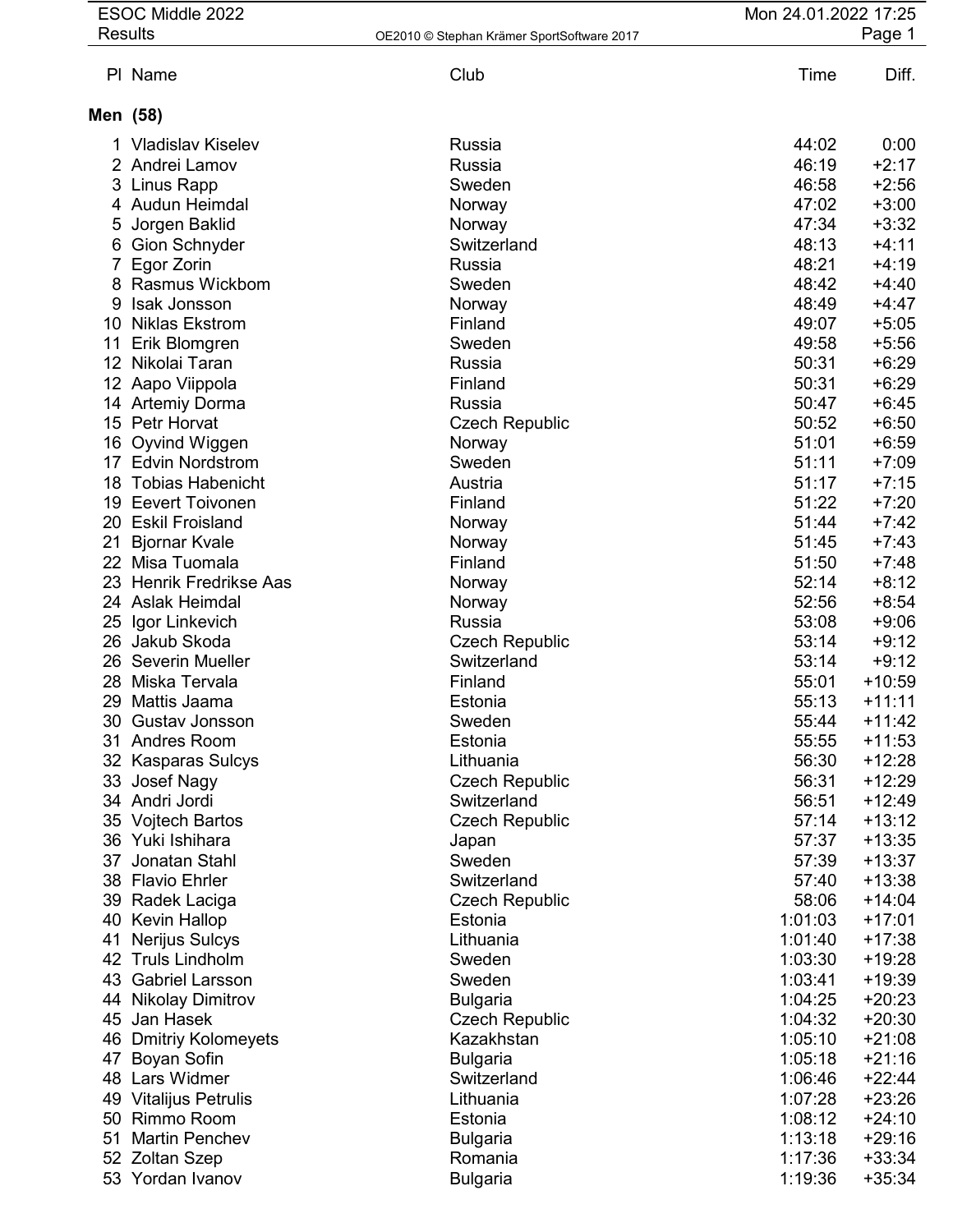|                       | ESOC Middle 2022<br><b>Results</b>                    | OE2010 © Stephan Krämer SportSoftware 2017 | Mon 24.01.2022 17:25 | Page 2               |
|-----------------------|-------------------------------------------------------|--------------------------------------------|----------------------|----------------------|
|                       | PI Name                                               | Club                                       | Time                 | Diff.                |
| Men (58)              |                                                       | (cont.)                                    |                      |                      |
|                       | <b>Eduard Khrennikov</b>                              | Russia                                     | mp                   |                      |
|                       | Sergey Gorlanov                                       | Russia                                     | mp                   |                      |
|                       | <b>Stanimir Belomazhev</b><br><b>Dimitar Dimitrov</b> | <b>Bulgaria</b><br><b>Bulgaria</b>         | dnf<br>dnf           |                      |
|                       | <b>Blaz Petrovic</b>                                  | Slovenia                                   | dnf                  |                      |
|                       | Women (51)                                            |                                            |                      |                      |
|                       | 1 Mariya Kechkina                                     | Russia                                     | 37:32                | 0:00                 |
|                       | 2 Lisa Larsen                                         | Sweden                                     | 37:49                | $+0:17$              |
|                       | 3 Tatiana Oborina<br>4 Marina Viatkina                | Russia<br>Russia                           | 38:02<br>38:24       | $+0:30$<br>$+0:52$   |
|                       | 5 Alena Trapeznikova                                  | Russia                                     | 39:36                | $+2:04$              |
|                       | 6 Salla Koskela                                       | Finland                                    | 39:48                | $+2:16$              |
|                       | Kseniia Terekhova<br>8 Olesia Riazanova               | Russia<br>Russia                           | 39:52<br>39:54       | $+2:20$<br>$+2:22$   |
|                       | 9 Daisy Kudre                                         | Estonia                                    | 40:49                | $+3:17$              |
|                       | 10 Evelina Wickbom                                    | Sweden                                     | 41:25                | $+3:53$              |
| 11<br>12 <sup>°</sup> | Frida Sandberg<br>Aleksandra Rusakova                 | Sweden<br>Russia                           | 41:49<br>41:59       | $+4:17$<br>$+4:27$   |
|                       | 13 Linda Lindkvist                                    | Sweden                                     | 42:01                | $+4:29$              |
|                       | 14 Polina Frolova                                     | Russia                                     | 42:54                | $+5:22$              |
| 15                    | Judita Traubaite<br>16 Evine Westli Andersen          | Lithuania<br>Norway                        | 44:42<br>45:13       | $+7:10$<br>$+7:41$   |
|                       | 17 Elin Schagerstrom                                  | Sweden                                     | 45:18                | $+7:46$              |
|                       | 18 Sonja Morsky                                       | Finland                                    | 45:39                | $+8:07$              |
| 19<br>20              | Sari Vaaranen<br>Klara Yngvesson                      | Finland<br>Sweden                          | 45:57<br>45:58       | $+8:25$<br>$+8:26$   |
|                       | 21 Ane Sofie Krogh                                    | Norway                                     | 46:43                | $+9:11$              |
|                       | 22 Epp Paalberg                                       | Estonia                                    | 46:48                | $+9:16$              |
|                       | 23 Mervi Pesu<br>24 Kaisa Klemettinen                 | Finland<br>Finland                         | 47:30<br>47:35       | $+9:58$<br>$+10:03$  |
|                       | 25 Maria Hoskari                                      | Finland                                    | 47:55                | $+10:23$             |
| 26                    | Alina Niggli                                          | Switzerland                                | 48:36                | $+11:04$             |
|                       | <b>Synne Strand</b><br>28 Marit Melby Jacobsen        | Norway<br>Norway                           | 49:17<br>49:35       | $+11:45$<br>$+12:03$ |
| 29                    | Doris Kudre                                           | Estonia                                    | 49:57                | $+12:25$             |
|                       | 30 Kristin Melby Jacobsen                             | Norway                                     | 50:21                | $+12:49$             |
|                       | 31 Anezka Hlavacova<br>32 Idunn Strand                | <b>Czech Republic</b>                      | 50:38<br>52:48       | $+13:06$<br>$+15:16$ |
|                       | 33 Ella Turesson                                      | Norway<br>Sweden                           | 53:37                | $+16:05$             |
|                       | 34 Antonia Erhart                                     | Austria                                    | 53:44                | $+16:12$             |
|                       | 35 Andreya Dyaksova                                   | <b>Bulgaria</b>                            | 54:18                | $+16:46$             |
| 37                    | 36 Delia Giezendanner<br>Satu Tuomisto                | Switzerland<br>Finland                     | 54:44<br>55:55       | $+17:12$<br>$+18:23$ |
|                       | 38 Natalja Niggli                                     | Switzerland                                | 56:47                | $+19:15$             |
| 39                    | Tereza Chrastova                                      | <b>Czech Republic</b>                      | 57:44                | $+20:12$             |
| 40<br>41              | Teodora Malcheva<br>Heta Virtanen                     | <b>Bulgaria</b><br>Finland                 | 57:45<br>57:49       | $+20:13$<br>$+20:17$ |
| 42                    | Andra Cecilia Anghel                                  | Romania                                    | 59:18                | $+21:46$             |
| 43                    | Kalina Nedyalkova                                     | <b>Bulgaria</b>                            | 59:37                | $+22:05$             |
| 44                    | Tsveta Komitska                                       | <b>Bulgaria</b>                            | 1:07:25              | $+29:53$             |
|                       | 45 Evangelina Dyaksova<br>46 Ana Mareya Ignatova      | <b>Bulgaria</b><br><b>Bulgaria</b>         | 1:11:37<br>1:14:32   | $+34:05$<br>$+37:00$ |
|                       |                                                       |                                            |                      |                      |